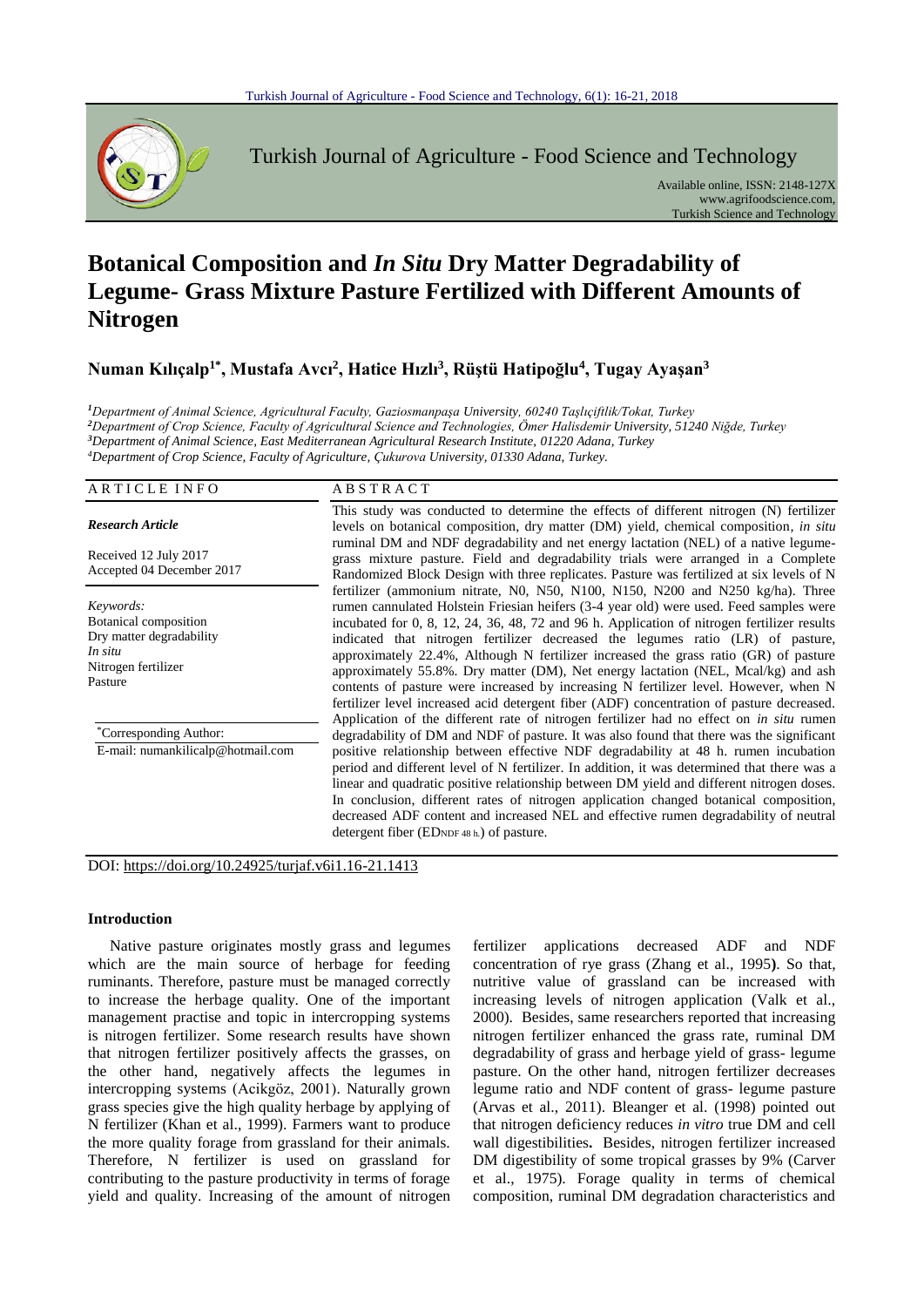ME are big indicators for feed evaluation. These effects of fertilizer on animal feed intake and animal productivity by converting plant material to animal tissue are important for animal feeding (Zimmerman, 1980). Some important features of cell-wall structure and development may be related to degradability of the cell wall by ruminal microorganisms (Jung and Allen, 1995). Recently, researchers have shown that nitrogen fertilizer application is beneficial to production in terms of DM digestibility. Little information on fertilizer management of native legume- grass mixtures is available (Dong et al., 2005).

The hypothesis tested in this study was that application of nitrogen on pasture would significantly change botanical composition, chemical composition, *in situ* ruminal dry matter degradability characteristics and NEL content of a native grass-legume mixture pasture.

## **Materials and Methods**

## *Location and Climate Condition*

The trial was conducted in a native grass-legume mixture pasture in Ceyhan, Adana, Turkey in 2010 during the growing season. Experimental area was estabilished at latitude and longitude 37º 00' 64" N and 35º 44' 87" E, altitude is 100 m above sea level. The soil of the experimental area was slightly salty and clay. The enviromental conditions and dates were collected from the meteorological service of Turkish state. During the growing period, average temperature and annual precipitation of experimental area were 13.9ºC and 629.9 mm.

#### *Agronomic Practices*

At the beginning of this trial, experimental area contained the high percentage of legume species as *Trifolium fragiferum, Trifolium nigrescens, Trifolium lappaceum, Medicago hispida, Medicago orbicularis* and *Scorpirus subvillosus* and as grasses *Hordeum bulbosum, Lollium italicum, Koeleria phloides, Alopecirus myososroides, Phalaris canariensis* and *Polypogon mospeliensis.* Six levels of N fertilizer (N0, N50, N100, N150, N200 and N250 kg/ha as ammonium nitrate) were applied in 4 m x 20 m plots and replicated three times with complete randomized block design. After harvested herbage sample taken from pasture was separated by hand as grass, legume and other species in order to determine botanical composition. On the other hand, the ratio of other species was very lower than grass and legume plants in the pasture.

#### *Sample Preparation*

Forage samples were collected with a harvester at 50% flowering stage of plants from the each plot. An area of 1 m² was hand clipped from each of the 3 replicated plots for estimation of forage production. The forage samples of each treatment were taken as three replicates and then herbage samples were brought to the laboratory. Samples were dried at 70ºC for 48 h. and ground in mill 1 mm for chemical analysis and 2.5 mm screen for in situ DM degradability analysis. Dry matter content of forage samples was determined by drying at 105ºC over night then their ash content was determined by burning the samples in muffle furnace at 525ºC for 8 h. (AOAC,

1990). Additionally, ADF and NDF contents of forage samples were determined (Van Soest et al., 1991) by using ANKOM Fiber Analyzer (F220/220 Operator's Manual, Ankom tech.).

#### *In Situ Incubations*

Holstein Friesian heifers (3-4-year-old) were cannulated with large rumen cannula (10 cm internal diameter; Diamond Inc.). Heifers with an average body weight (BW) of 450±30 kg, were used to evaluate forages by using *in situ* nylon bag method. Besides heifers were housed in individual pens and allowed to adapt to the experimental conditions during the 3 weeks period. Animals were fed on alfalfa (70%) and grass forage (30%) based diet as recommended by NRC (2001) and mineral supplement (One kilogram of premix contains the following: 400 g limestone, 100 g Calcium perphosphate, 200 g salt, MgO 90 g, Vit A 320.000 IU, Vit D 75.000 IU, Vit E 165 mg/kg, Fe, 1.500 mg, Cu 685 mg, Zn 2.500 mg, Mn 1.500 mg, Se 80 mg, I30 mg, Co 25 mg), salt and free access to fresh water twice daily in equal portions at 08.30 and 16.30 h. The herbage samples taken from the pasture were dried and ground to 2.5 mm screen then, 5 g subsamples were transfered to nylon bags. (bag made of polyester and 7.5 cm x 15.5 cm, 40 micron pore size, Bar Diamond Inc.). Nylon bags were put into the rumen for incubations of 0, 24, 36, 48, 72 and 96 h. Heifers was used as block in complete randomized block design and the experimental groups was three replicates. After incubation, the samples were withdrawn from the rumen and bags were washed in cold water. Zero time disappearances was obtained by washing unincubated bags in similar fashion, and then bags were dried at 55ºC in an oven for 48 hours (Lai and Thu Huong, 1999). *In situ* rumen DM degradability for each incubation period was calculated by using the equation below,

DM degradability (DM,  $g/kg$ ) = (Inital weight– final weight) / (Inital weight)  $\times$ 100.

Degradation characteristics of DM were calculated by the equation given by Ørskov and McDonald (1979) below,

$$
D = a+b (1-e^{-ct}),
$$

Where;

- $D =$  the actual degradation after " t" hours,
- $a$  = the portion of DM solubilized at the beginning of incubation (zero time),
- $b =$  slowly degraded portion of DM in the rumen,
- $c =$  rate constant for the degradation of "b",
- $t =$  time of incubation.

Degradation characteristics; a, b, c and effective ruminal degradability of DM was calculated by Ørskov and McDonald (1979).

The effective dry matter and NDF degradability were calculated by using equation,

$$
ED = a+ (bc / c+k).
$$

Where:

k = ruminial out flow rate,  $k_1 = 0.02/h$ ,  $k_2=0.05/h$ , for dry matter and NDF.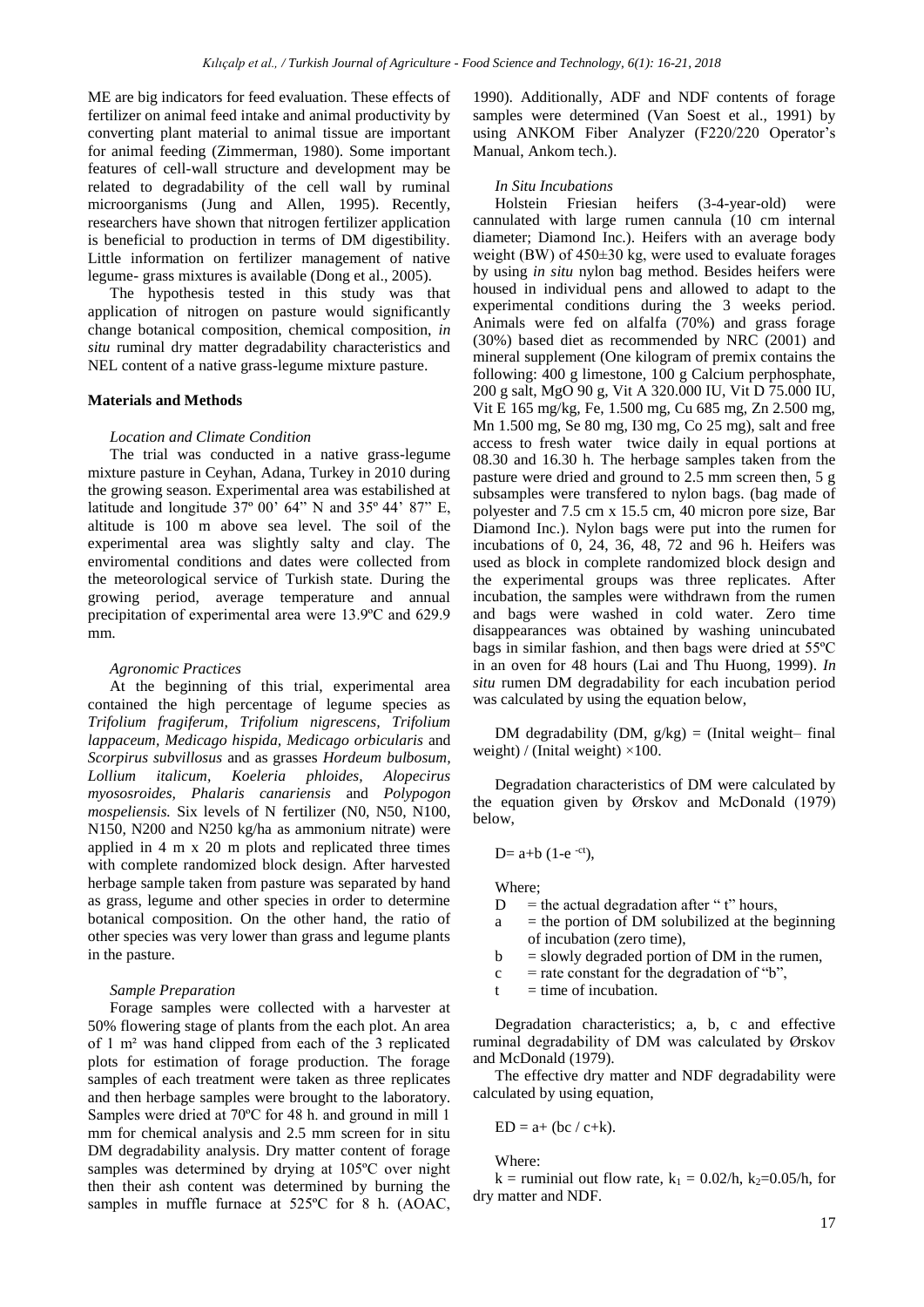The  $NEL_{(Meal/ke)}$  was calculated by the equation given by NRC, (2001)

NEL,  $_{\text{Meal/kg}}$  = 2.149-( 0.0223×ADF )

#### *Statistical Analysis*

Data were calculated by the general linear model procedures (SPSS, 2007) as a completely randomized design with heifers as block. One–way analysis of variance (ANOVA) was used to determine the effects of N fertilizer on the chemical composition, NEL Mcal/kg and rumen degradation characteristics of forage samples. Significance between the treatments means was identified using Duncan multiple range test**.** Prediction equations for effective degradability (ED) and forage yield based on chemical composition were calculated by linear and quadratic multiple regressions.

## **Results**

Botanical composition of pasture was significantly changed after application of N fertilizer. Legume and grass rates of pasture were summarized in Table 1. Although nitrogen application from 0 to 250 kg per hectare steadily decreased ratio of legumes from 85 to 66%, N application increased grass ratio of pasture from 15 to 34% (P<0.05**).** DM yield of pasture was presented in Table 1. Dry matter yield of pasture ranged from 5592 to 7195 kg/ha, the lowest and the higest forage yield was obtained from control and N200 application groups respectively. But, there was no significant difference between different rates of N fertilizer applications. In contrast, N application on pasture significantly increased DM content of pasture from 90.4 to 92.1%, respectively. Likewise, ADF content of pasture was significantly decreased with increasing N application  $(P<0.01)$ .

NEL values of pasture were seen in Table 2. Application of N fertilizer significantly increased  $NEL_{(Meal/ke)}$  content of pasture (P<0.01). The highest NEL values were obtained from 150 kg/ha and 250 kg/ha nitrogen application groups

Ash content of pasture herbage was increased up to 4.3% with increasing the level of nitrogen from 0 to 250, except on N50 group. Besides, NDF content of grassclover mixed swards ranged from 56.3 to 58.5%, was not significantly affected by N treatments (Table 2).

Ruminal DM and NDF degradability and ruminal degradation characteristics of pasture were summarized in Table 3 and in Figure 1. Nitrogen fertilizer application did not changed DM and NDF degradability and ruminal degradation characteristics of native pasture for other rumen incubation times. However, the effective rumen degradability of NDF of pasture was significantly affected in 48 h period of rumen incubation. As shown in Table 3.

The equations for prediction of forage yield and ED by using multiple regression were given in Table 4 and Relationship between ADF content and grass ratio was shown in Figure 2. As shown on regression equation, the forage yield was increased by increasing rate of nitrogen fertilizer. As a result, there was a significant linear and quadratic positive relationship between forage yield and application of nitrogen fertilizer on pasture (P<0.05,  $\mathbb{R}^2$ )  $=0.248$ ). As indicated in this equation (Forage yield ( $kg/ha$ )  $= 5846.048 + 5.946$  N), each kilogram of N increased in a 5.946 unite of forage yield.

The ADF concentration of the pasture was affected by ratio of legume and grass of the pasture. As illustrated in Figure 2 and Table 4, there was a strong positive relationship between legume ratio and ADF content of mixture swards. In contrast, there was a very significant negative relationship between grass ratio and ADF content of pasture in terms of pasture composition  $(P<0.01, R<sup>2</sup> = 0.457)$ . Besides, there was a significant linear and quadratic positive relationship between N application and effective rumen degradability of NDF at the 48h. rumen incubation period (P<0.05,  $R^2 = 22$ ; P<0.05,  $R^2 = 0.328$ .

| Table 1 Botanical composition and dry matter yield of pasture |  |  |  |
|---------------------------------------------------------------|--|--|--|
|---------------------------------------------------------------|--|--|--|

|                         |                   |                       |                    | Nitrogen fertilizer (kg/ha) |                  |                   |            |      |
|-------------------------|-------------------|-----------------------|--------------------|-----------------------------|------------------|-------------------|------------|------|
| Parameter               | $_{\rm H0}$       | H50                   | H100               | H150                        | H <sub>200</sub> | H <sub>250</sub>  | <b>SEM</b> | Sig. |
| $\%$<br>Legume (        | 85.0 <sup>a</sup> | $77.0$ <sup>abc</sup> | 80.0 <sup>bc</sup> | $76.0$ <sup>abc</sup>       | $67.0^{ab}$      | 66.0 <sup>c</sup> | 3.70       | ∗    |
| Grass $(\%)$            | 15.0 <sup>a</sup> | $23.0$ abc            | 20.0 <sup>ab</sup> | $24.0$ <sup>abc</sup>       | 33.0 bc          | 34.0 <sup>c</sup> | 3.70       | ∗    |
| Forage yield (DM kg/ha) | 5592              | 6077                  | 6709               | 7028                        | 7195             | 6938              | 247.15     | ns   |

\*Means with different subscripts within the same rows are significant (P<0.05); ns, Non significant; SEM, Standard error of mean

Table 2 Chemical composition of fertilized pasture

| Parameter %      |                   |                    |                   | Nitrogen fertilizer (kg/ha) |                      |                   | <b>SEM</b> |      |
|------------------|-------------------|--------------------|-------------------|-----------------------------|----------------------|-------------------|------------|------|
|                  | $_{\rm N0}$       | N50                | N100              | N150                        | N <sub>200</sub>     | N <sub>250</sub>  |            | Sig. |
| DM               | 90.4 <sup>a</sup> | $91.0^{ab}$        | $92.4^{\circ}$    | 91.7 <sup>bc</sup>          | $91.6^{bc}$          | $92.1$ bc         | 0.30       | *    |
| <b>NDF</b>       | 58.5              | 57.4               | 57.3              | 56.3                        | 57.2                 | 57.2              | 0.84       | ns   |
| ADF              | 47.7 <sup>c</sup> | 47.0 <sup>c</sup>  | $46.4 \text{ bc}$ | 44.0 <sup>a</sup>           | 44.3 <sup>ab</sup>   | 44.0 <sup>a</sup> | 0.58       | **   |
| Ash              | 3.1 <sup>ab</sup> | $2.5^{\mathrm{a}}$ | 2.7 <sup>ab</sup> | 4.0 <sup>bc</sup>           | 4.1 bc               | $4.3^{\circ}$     | 0.64       | ∗    |
| $NEL_{(Ma1/kg)}$ | .085 °            | .101 <sup>c</sup>  | $1.116^{bc}$      | .168 <sup>a</sup>           | $.156$ <sup>ab</sup> | $1.168$ a         | 0.0095     | **   |

DM, Dry matter; NDF, Neutral detergent fiber; ADF, Acid detergent fiber; Means within rows by different letters differ \*(P<0.05), \*\* (P<0.01); ns, Non significant; SEM, Standard error of mean.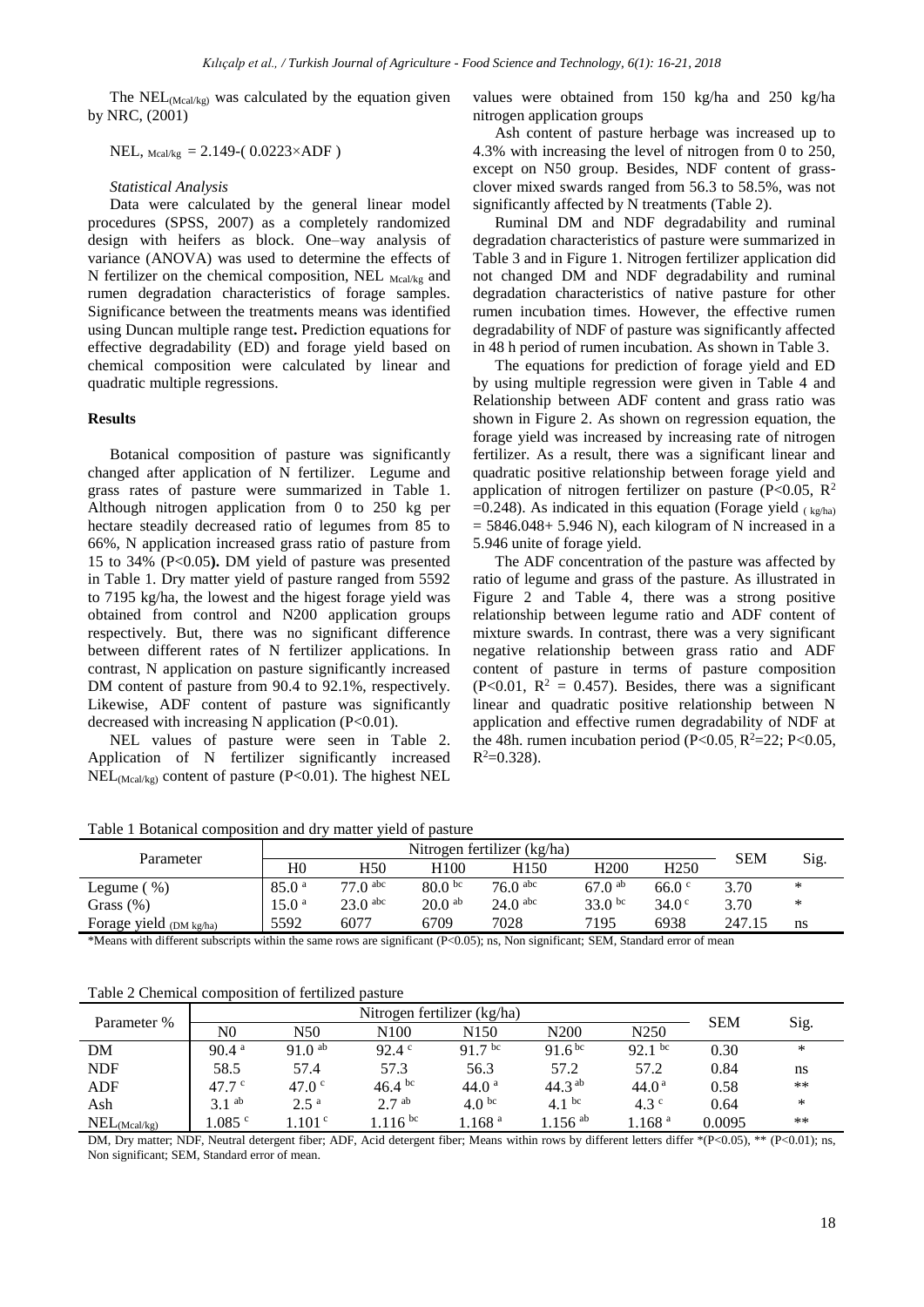|  | Table 3 Ruminal degradation characteristics of fertilized pasture |  |  |  |  |
|--|-------------------------------------------------------------------|--|--|--|--|
|--|-------------------------------------------------------------------|--|--|--|--|

|                    |                |          | Nitrogen fertilizer (kg/ha) |                  |          |                  |            |      |
|--------------------|----------------|----------|-----------------------------|------------------|----------|------------------|------------|------|
| Item               | N <sub>0</sub> | N50      | N100                        | N <sub>150</sub> | N200     | N <sub>250</sub> | <b>SEM</b> | Sig. |
| $DM, (\% )$        |                |          |                             |                  |          |                  |            |      |
| a                  | 30.16          | 28.52    | 29.33                       | 31.26            | 29.76    | 27.27            | 0.80       | ns   |
| $\mathbf b$        | 38.70          | 39.08    | 39.88                       | 40.10            | 40.46    | 42.11            | 2.16       | ns   |
| $a+b$              | 69.09          | 67.60    | 69.21                       | 70.90            | 70.21    | 69.38            | 4.22       | ns   |
| $k_1$ (0.02/h)     | 0.291          | 0.298    | 0.289                       | 0.283            | 0.285    | 0.289            | 0.092      | ns   |
| $k_2(0.05/h)$      | 0.727          | 0.745    | 0.723                       | 0.708            | 0.713    | 0.721            | 0.023      | ns   |
| $ED_{1(k=0.02/h)}$ | 41.6           | 40.5     | 41.3                        | 42.9             | 42.0     | 40.6             | 0.80       | ns   |
| $ED_{2(k=0.05/h)}$ | 35.7           | 34.4     | 35.2                        | 36.9             | 35.7     | 33.9             | 0.80       | ns   |
| NDF, $(\% )$       |                |          |                             |                  |          |                  |            |      |
| b                  | 27.75          | 24.67    | 21.76                       | 22.65            | 23.22    | 19.07            | 2.98       | ns   |
| $a+b$              | $-1.97$        | $-4.62$  | $-11.32$                    | $-13.50$         | $-10.16$ | $-17.46$         | 4.58       | ns   |
| c $(h^{-1})$       | 0.0069         | 0.0064   | 0.0054                      | 0.0051           | 0.0056   | 0.0045           | 0.0005     | ns   |
| $k_1$ (k=0.02/h)   | 0.349          | 0.373    | 0.365                       | 0.341            | 0.356    | 0.362            | 0.115      | ns   |
| $k_{2}$ (k=0.05/h) | 0.871          | 0.931    | 0.913                       | 0.852            | 0.889    | 0.903            | 0.265      | ns   |
| $ED_{1(k=0.02/h)}$ | $-29.17$       | $-28.87$ | $-32.75$                    | $-35.08$         | $-32.94$ | $-36.27$         | 1.98       | ns   |
| $ED_{2(k=0.05/h)}$ | $-29.50$       | $-29.12$ | $-32.95$                    | $-36.01$         | $-33.20$ | $-36.43$         | 1.94       | ns   |

ME, metabolizable energy; ED, effective degradability; DM, dry matter; NDF, neutral detergent fiber; SEM, standard error of mean; ns, Non significant.

Table 4 Prediction of some parameter of pasture by using multiple regresion

| Equations                                                                    | Significance | $\mathbb{R}^2$ | <b>RMSE</b> |
|------------------------------------------------------------------------------|--------------|----------------|-------------|
| Forage yield $(kg/ha) = 5846.048 + 5.946 N$                                  | ∗            | 0.248          | 937         |
| Forage yield (kg/ha) = $5514,679 + 15,887$ N - 0,04 N <sup>2</sup>           | ∗            | 0.215          | 928         |
| $ADF = 48.871 - 13.178$ GR                                                   | **           | 0.457          | 1.37        |
| $ADF = 35.693 + 13.178$ LR                                                   | **           | 0.457          | 1.37        |
| $ED_{(NDF deg 48h)} = 41.122+0.233 N$                                        | *            | 0.220          | 3.98        |
| $ED_{(NDF \text{ deg }48h)} = 42.983 - 0.032 \text{ N} + 0.0002 \text{ N}^2$ | *            | 0.328          | 3.81        |

N, nitrogen; ADF, acid detergent fiber; ED, effective degradability; LR: Legume rate, GR: grass rate; \*(P<0.05), \*\* (P<0.01); RMSE, root mean square error

#### **Discussion**

## *Botanical Composition*

Nitrogen fertilizer increased grass ratio approximately 55.8% and decreased legume ratio of clover-grass pasture approximately 22.4%. It is reported that this reaction of N fertilizer depended on grass species of pasture (Peyraud et al., 1998; Mosquera et al., 2004). Wilman and Fisher (1996) reported that N fertilizer response of grass-clover mixed swards was lower than pure graminaeus swards due to the sensitivity of clover to nitrogen fertilizer. Because high nitrogen application negatively affects nodulation (Silva et al., 1993; Yolcu et al 2010) and symbiotic fixation (Fan et al., 2006) in legumes, the findings of this study about botanical composition were similar this results. Increasing N doses increased forage yield, on the other hand, were not significant statistically. Mosquero et al. (2004) reported that using 30 kg N ha-1 fertilizer increased annual forage yield from pasture in the first year, followed by a decline in the second and third years and no response in the fourth year.

#### *Chemical Composition*

Nitrogen fertilizer influenced the dry matter content of pasture. 100 kg N/ ha fertilizer increased approximately 2.21% the dry matter content of clover-grass pasture. Mosquero et al. (2004) pointed out that fertilizer increased DM content of grass-clover mixed swards in the first and fourth year. Similiar results have been reported by Salalün et al. (1999) for rye grass, Hatipoglu et al. (2001) for clover-grass pasture, Budakli et al. (2012) for barley and hairy vetch. NDF content of grass was not markedly influenced by different amounts of nitrogen fertilizer. In the present study, the findings concur with Valk et al. (1996) and Salaün et al. (1999).

Acid detergent fiber (ADF) concentration of native clover-grass pasture was decreased t al. (1996) found that ADF content of pasture with 150 N fertilizer treatments was higher tsignificantly approximately 7.76% with increasing N fertilizer from 0 to 250 kg ha. These findings are agreement with the results of Zhang et al. (1995) for *rye grass*. In addition, Valk ehan of 450 N grass in the two periods. Besides, Hassan et al (2015) reported that the acid detergent fiber content of Panicum maximum was significantly influenced by nitrogen fertilization and increased nitrogen application significantly decreased ADF content. Moreover, Belanger et al. (1998) expressed that N deficiency would increase lignification. Hatipoğlu et al. (2001) reported that when the average environmental temperature at the time of growth stage of the plants was lower than the average temperature of that region and the rain falls more. The rate of pasture lignin was lower. However, same researchers found that N fertilizer had little effect on crude fiber or ADF of pasture (Peyraud et al., 1998). In contrast, some researchers found that N fertilizer increased ADF content of timothy (Messman et al., 1992), mileno grass (Campos et al., 2013), forage rape (Islam et al., 2012).  $NEL_{(Mca1/kg)}$ content of pasture increased up to 8.3% by increasing amount of nitrogen application. NEL content depends on ADF concentration of pasture.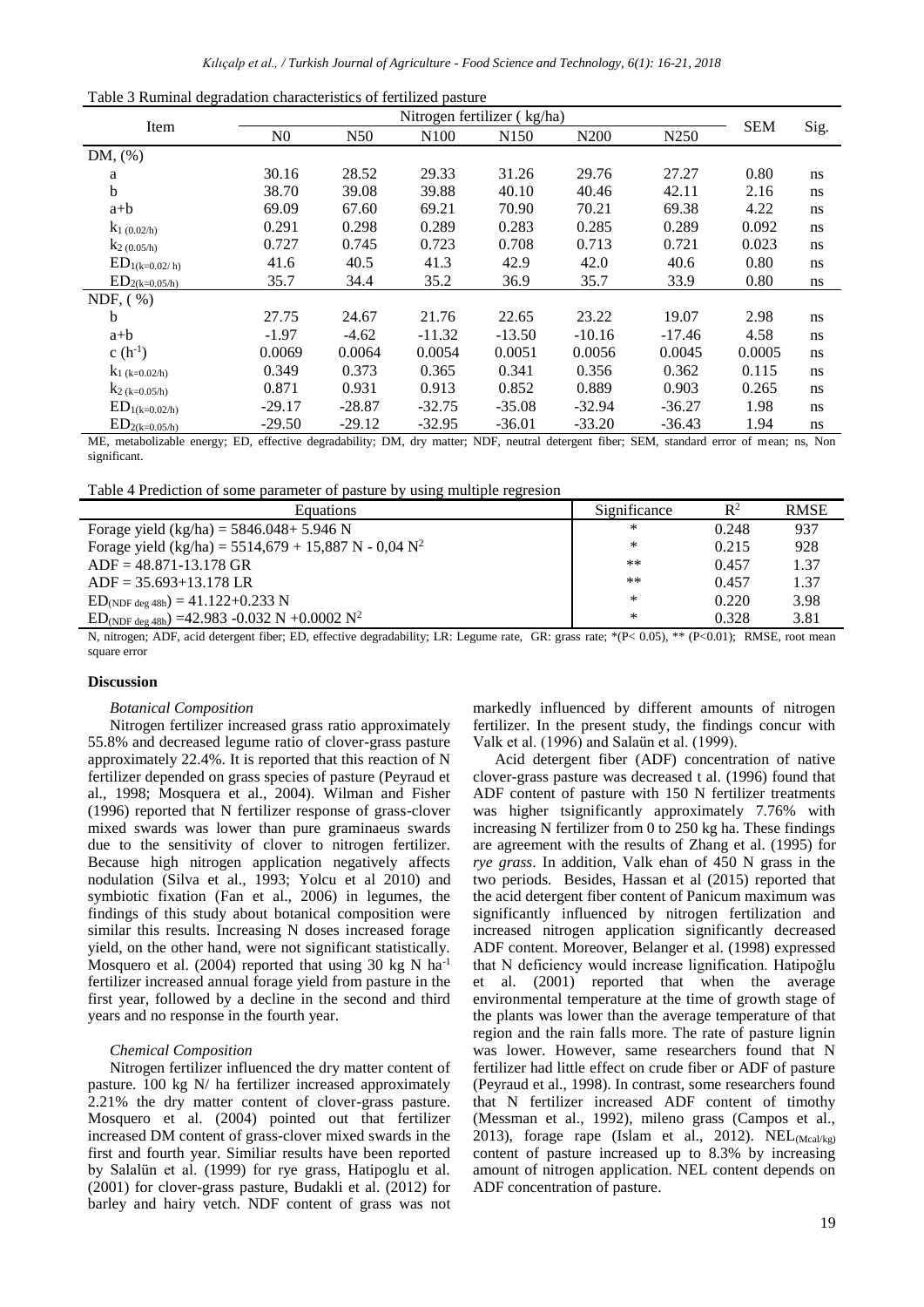

Figure 1 Relationships between nitrogen fertilizer and dry matter yield of pasture



Figure 2 Relationships between acid detergent fiber content and grass ratio

Ash co of clover-grass sward increased up to 4.3% by increasing the level of nitrogen from 0 to 250, except on 50 kg/ha nitrogen doses. In the present study, this result is agreement with the findings of Hunt **(**1973). Onyeonagu et al. **(**2012) showed that increasing N fertilizer resulted in high uptake of nitrogen and potassium (K) from plant root and with perennial ryegrass*,* raising the level of nitrogen fertilizer from 59 to 111 kg/ha significantly increased K, P, Ca, Mg and Na minerals in dry matter. Linear and quadratic regression indicated a significant relationship between N fertilizer rate and forage DM yield for clover – grass mixture. Similar findings results were reported by Dong et al. (2005) for perennial grass mixture. Besides, Malhi et al. (1986) reported that annual fertilizer N applications sustained more dry matter production than single N applications for bromegrass. In present study, relationship between ADF content of mixture sward and grass ratio was showed in Figure 2. Acid detergent fiber content of pasture was decreased linearly by using different N levels on pasture field. These results concur with the findings of Valk et al. (1996) for *Lolium perenne.*

#### *In Situ Degradability*

In the present study, DM and NDF degradability were not affected by using N fertilizer. Similar findings were stated by Reid et al. (1966) for *Orchardgrass*, Van

Vuuren et al. (1991) for perennial rye grass, Messman et al. (1992) for brome grass*,* Dong et al. (2005) for perenniel grass mixtures. In contrast, Calder and Mcleod (1968) reported that nitrogen applying in amounts of 52 and 103 kg/ha to permanent pasture resulted in a decrease of digestibility by 2.15 and 2.23%, respectively. Conversely, Valk et al. (1996) reported that higher degradation rate of cell walls with increased levels of N fertilization. There are a lot of different results about cell wall degradability. Viken and Volden (2009) expressed that NDF degradation characteristics are probably caused by interaction between N fertilization and climatic factors like temperature and water availability. Applied N fertilizer on pasture increased effective degradability of NDF in the 48-h degradation period. Similar results were pointed out by Valk et al. (1996) who found that the degradation rate of potentially degradable NDF was significantly increased at higher N application levels.

In conclusion, it was observed that applied 150 kg/ha of nitrogen increased NEL content by 8.3% and dry matter by 13% of pasture. Even if not statistically significant, the forage yield of pasture has increased by 28%. It is thought that more pasture management studies should be done in order to get more benefit from pasture in Turkey. In addition to, legumes cause bloating when freshly consumed by ruminant. During the spring period, the bloating losses are increased in the grazing animals. In the legume dominant native pasture, Decrease of the legume ratio by the increase of applied nitrogen doses can reduce animal losses.

## **Acknowledgements**

This study is financially supported by the Republic of Turkey Ministry of Food, Agriculture and Livestock. We express sincerest gratitude to them for their support. In addition to, the authors would like to thank workers of East Mediterranen Agricultural Research Institute for helping during the study.

## **References**

- Acikgoz E. 2001**.** Forage Crops. University of Uludag, Publication No. 182. Bursa, Turkey, PP. 584
- AOAC 1990. Official method of analysis. 15th ed., Association of Official Analytical Chemist, Washington, DC. USA.
- Arvas Ö, Çelebi SZ, Yılmaz İH. 2011**.** The effect of sewage sludge and chemical fertilizer on natural pasture's yield and botanical composition. J. Food Agric. Envir., 9: 525-530.
- Bleanger G, McQueen RE. 1998**.** Analysis of nutritive value of timothy grown with varying N nutrition. Grass Forage Sci., 53: 109-119.
- Calder FW, Leod M. 1968**.** In vitro digestibility of forage species as affected by fertiliser application stage of developmentand harvest dates*.* Can. J. Sci*.,* 48: 17-24.
- Carver LA, Barth KM, McLam JB, Fribourg HA, Connell JT, Bryan JM. 1975**.** Nutritive value of midland Bermuda pastures*.* J. Anim. Sci., 40: 183.
- Campos FP, Sarmentoa P, Nussiob LG, Lugãoc SMB, Limad CG, Daniel JLP. 2013. Fiber monosaccharides and digestibility of milenio grass under N fertilization. Animal Feed Science and Technology 183: 17– 21
- Dong SK, Yang ZF, Long RJ, Hu ZZ, Kang MY. 2005**.** Effect of N fertilizer on the productivity and nutritive values of perennial grass mixtures in the alpine region of Qinghai-Tibetan Plateau, China. Can. J. Plant Sci., 85: 361–368.